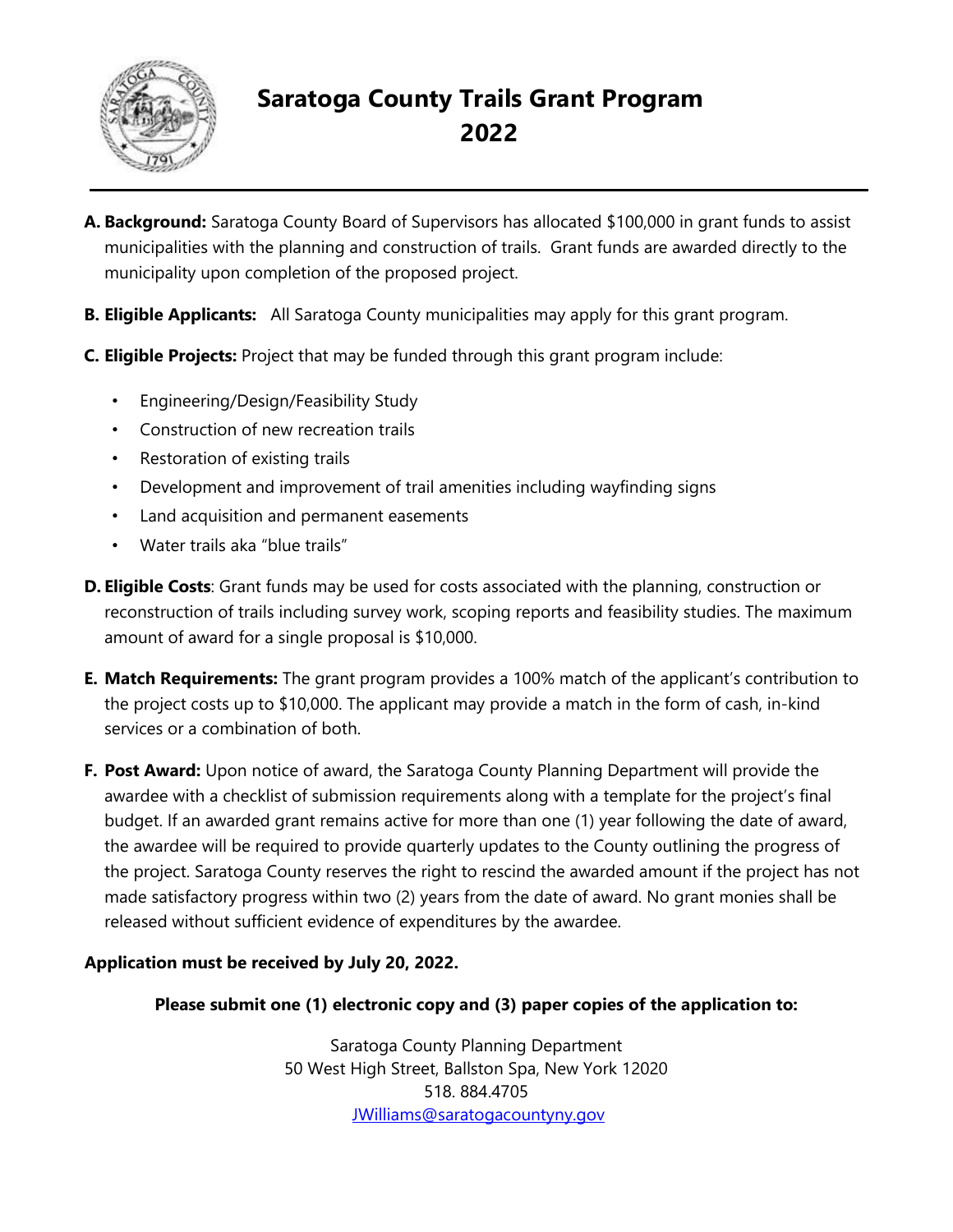

# **Saratoga County Trails Grant Program** 2022

(Please type responses)

## **APPLICATION COVERSHEET**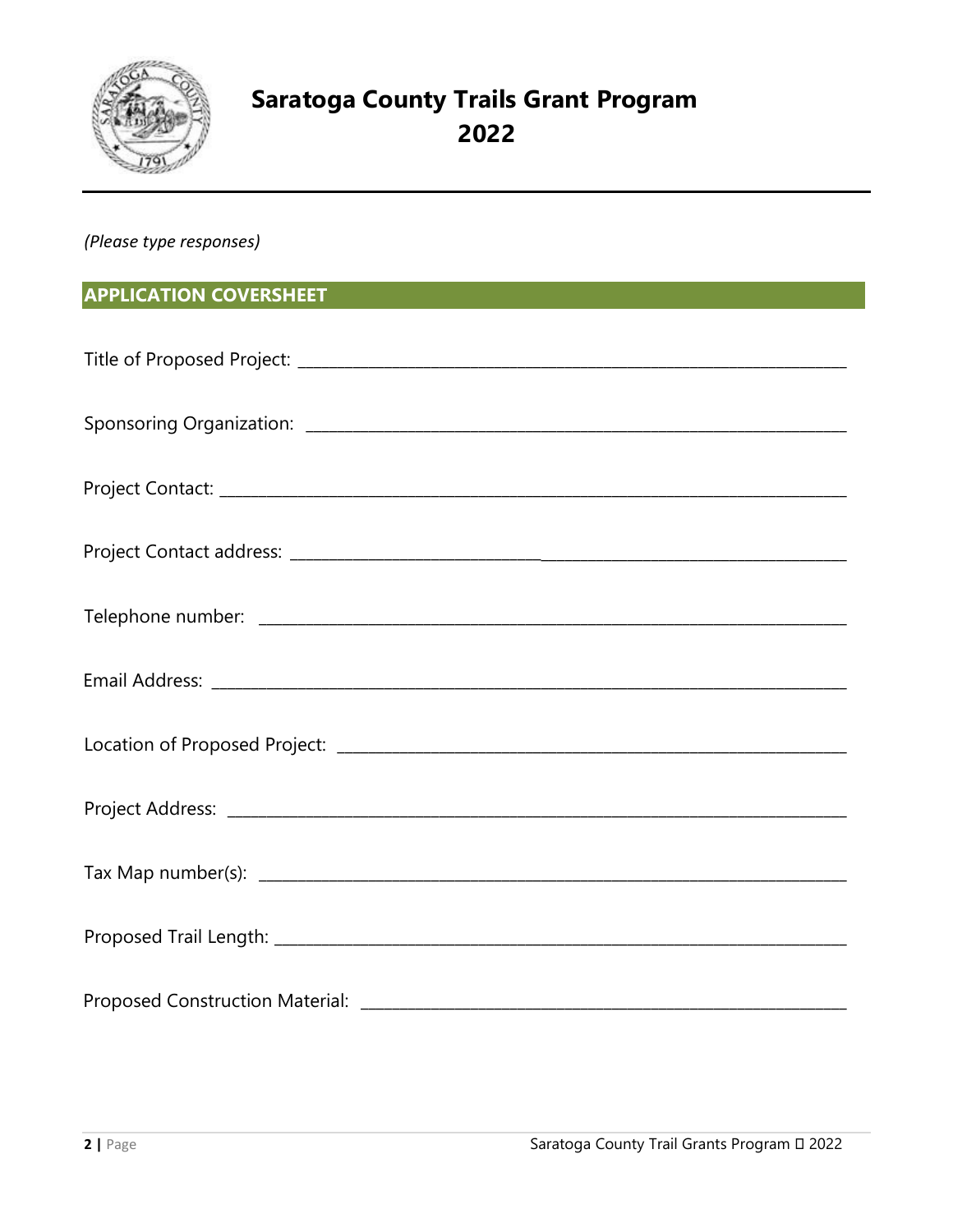Description of the property and its current use:

| Provide a brief description of the trail project including local and/or regional importance:                                |     |     |  |  |  |  |  |  |  |
|-----------------------------------------------------------------------------------------------------------------------------|-----|-----|--|--|--|--|--|--|--|
|                                                                                                                             |     |     |  |  |  |  |  |  |  |
|                                                                                                                             |     |     |  |  |  |  |  |  |  |
| Is the proposed project identified or in compliance with any local, regional or<br>statewide plans?<br>If yes, which plans? | Yes | No. |  |  |  |  |  |  |  |
|                                                                                                                             |     |     |  |  |  |  |  |  |  |

Is the right of way currently owned or controlled by the applicant?⃣ Yes ⃣No

### **REQUIRED PROJECT MAPS**

|  |  |  |  | $\Box$ Location map showing street names and important landmarks |
|--|--|--|--|------------------------------------------------------------------|
|  |  |  |  |                                                                  |

 $\Box$  Aerial photo with tax map overlay

□ Location of connecting trails and nearby natural and cultural resources.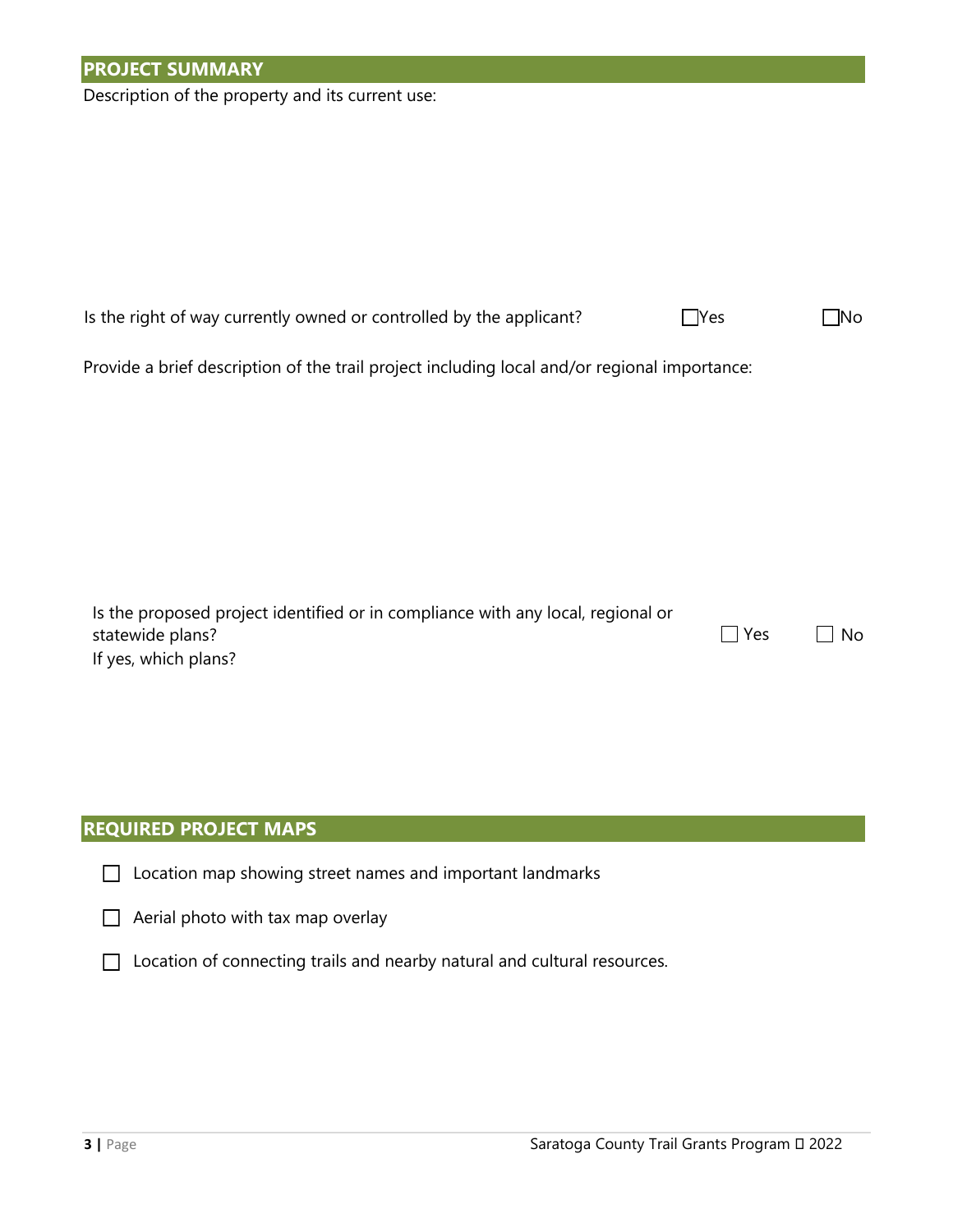### **PROJECT BUDGET**

Total estimated cost of proposed project: \$

Feasibility/Design: \$ Survey: \$ Plan Preparation: \$ Construction: \$ Materials: \$ Other (please list): \$

Amount and sources of other outside funding sources, identify sources:

Amount of County grant funds requested: \$

Will this project proceed if awarded amount is less than the requested  $\Box$  mount?  $\Box$  Yes  $\Box$  No